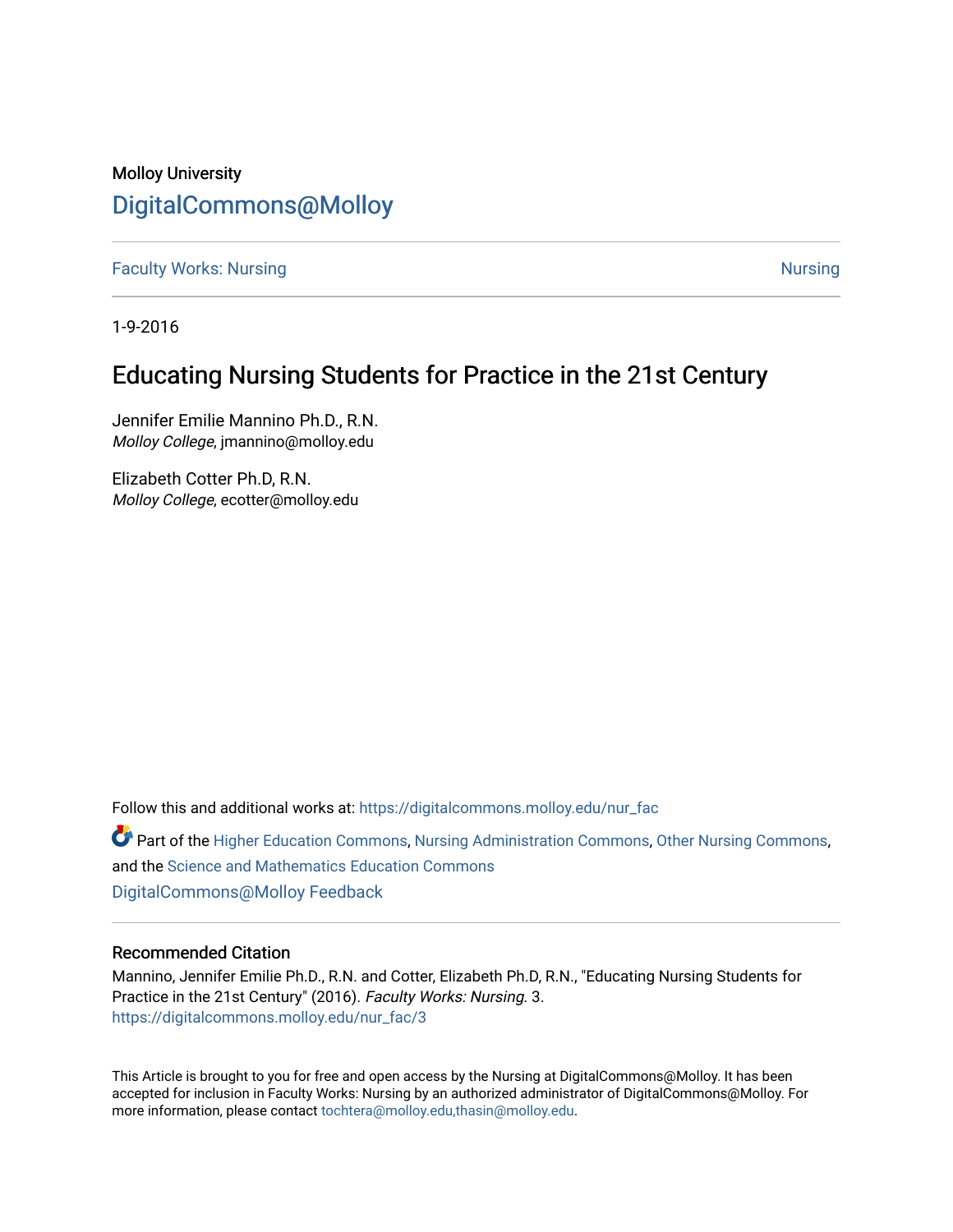

**Review Article: Open Access**

# **Educating Nursing Students for Practice in the 21st Century**

# *Jennifer Mannino\* and Elizabeth Cotter*

*Molloy College, Division of Nursing, Rockville Centre, NY, USA*

**\*Corresponding author:** *Jennifer Mannino, PhD, RN, Molloy College, Division of Nursing, 1000 Hempstead Avenue, Rockville Centre, NY 11571, USA, E-mail: jmannino@molloy.edu*

#### **Abstract**

Nurses face a number of challenges in the 21<sup>st</sup> century. One major challenge pertains to nursing education, specifically to the entry into practice preparation of undergraduate nursing students. Not only do nurses need to be adequately prepared to care for an ever increasing complex patient population, but they are called upon to be leaders in healthcare. The ways in which nurses were educated during the  $20<sup>th</sup>$  century are no longer adequate for dealing with the realities of health care today; and having a baccalaureate degree alone does not always prepare new graduate nurses for the complexities of today's health care environment and regulatory oversight. Academia and service alike, play a vital role in the future of nursing in the U.S. and globally. Together they are responsible to provide aspiring nurses with the tools necessary to not only meet today's, but tomorrow's complexities of health care and to demand the knowledge, skills and attitudes that are consistent with professional practice. Academia and service areas must work together to improve the educational preparation of nursing students today.

#### **Introduction**

Nurses face a number of challenges in the 21<sup>st</sup> century. One major challenge pertains to nursing education, specifically to the entry into practice preparation of undergraduate nursing students. Nursing educational programs in the past prepared nurses to practice for the day, but did not plan for their practice in the future [[1](#page-3-2)]. Nurses today still need to provide safe, competent and effective patient care; however, the care of yesterday does not meet the needs of today's patient population. The patient population is aging and becoming increasingly complex, as a result, competencies necessary for today's health care environment go beyond hands-on practical skill [[2](#page-3-6)]. The ways in which nurses were educated during the 20<sup>th</sup> century are no longer adequate for dealing with the realities of health care today. Nursing students may benefit from an academic curriculum with a greater emphasis on the development both critical and clinical thinking.

#### **Background**

Challenges for nurses are no longer bound by hospital walls. The Institute of Medicine, 2011 Future of Nursing document calls upon nurses to be leaders in health care. As leaders, nurses are urged to incorporate teamwork and collaboration into everyday practice and to be involved in research and integrate evidence-based

practice. Nurses also need to consider the big picture, such that they look towards system improvement and influencing health policy specifically on issues of cost of care, quality of care, and access to care [\[3\]](#page-3-0). To respond to these increasing demands, the IOM suggests future nurses be educated in ways that better prepare them to meet the complex needs of the population. The committee calls for existing nurses to achieve higher levels of education and that entry into practice be at least at the baccalaureate level [[3\]](#page-3-0).

Entry into practice requirements for nurses varies from state to state. Specific criteria are determined by each state's State Board of Nursing. However, all U.S. states and the District of Colombia agree that licensure is granted upon the successful completion of an approved nursing program and achieving a passing score on the National Council Licensure Examination for Registered Nurse (NCLEX-RN) [[4](#page-3-1)]. Currently there are four different educational paths that prepare nursing students for licensure: diploma, associate degree, baccalaureate degree and master's degree programs [\[1\]](#page-3-2). According to the 2008 National Sample Survey of Registered Nurses, 34.2% of the 3.1 million nurses were initially educated at the bachelor's level or higher, 45.5% at the associate level, and the remaining 20.4% at the diploma level [\[5\]](#page-3-3).

Because diploma programs make up less than 10% of all basic nursing education programs today [\[6\]](#page-3-4) and the entry to practice at the master level is intended for persons who already hold a bachelor's degree [[7](#page-3-5)] the focus here is on the two most popular entry level paths to becoming a registered nurse today, the associate and baccalaureate programs. Both the Associate Degree in Nursing (ADN) and the Bachelor's Degree in Nursing (BSN) are awarded through institutions of higher education. ADN programs typically require 72 credits and are often based in community and/or vocational colleges. BSN programs typically require 125 credits and are exclusive to college and/or university settings. If attending full-time, associate programs usually take an average of three years to complete, while the baccalaureate program typically takes four years to complete. In addition to nursing requirements, both programs require core requirements in the natural sciences (i.e. anatomy and physiology, microbiology, chemistry), social sciences (i.e. psychology, sociology), liberal arts (i.e. english, philosophy, music) [\[4\]](#page-3-1). Nursing courses in both programs are offered through a combination of faculty led lectures, laboratory practice, and clinical training in a variety of clinical settings. Unlike the ADN, the BSN program requires courses in research and statistics, additional courses in liberal arts and the sciences, as well as population-specific nursing courses



**Citation:** Mannino J, Cotter E (2016) Educating Nursing Students for Practice in the 21<sup>st</sup> Century. Int Arch Nurs Health Care 2:026

**Received:** November 29, 2015: **Accepted:** January 07, 2016: **Published:** January 09, 2016 **Copyright:** © 2016 Mannino J, et al. This is an open-access article distributed under the terms of the Creative Commons Attribution License, which permits unrestricted use, distribution, and reproduction in any medium, provided the original author and source are credited.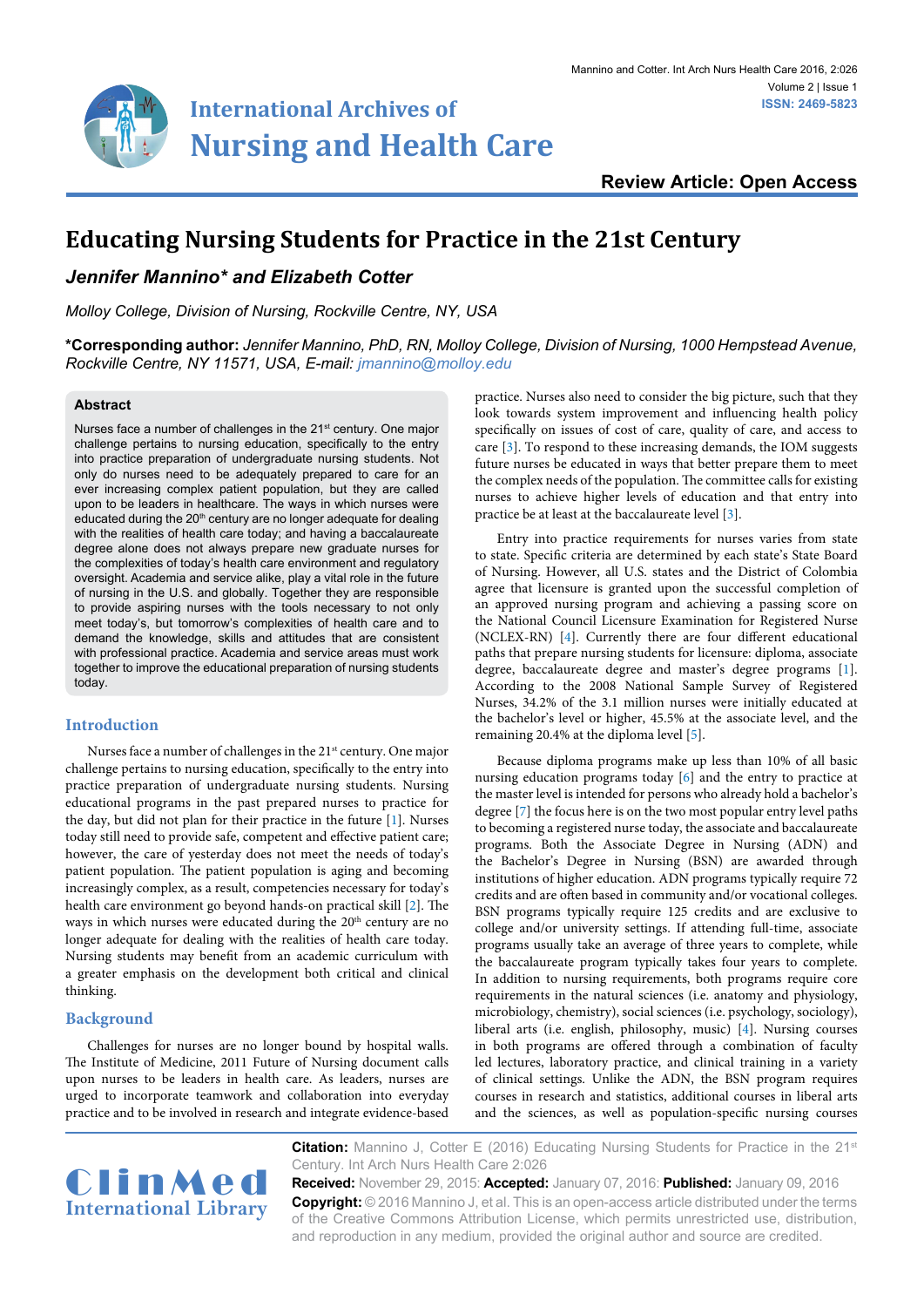and leadership. The addition of these courses is essential in the development of that nurse to provide quality care to an increasingly complex patient population and to be a future nursing leader.

## **Call to Action**

The literature presented here compels patient care centers in the U.S. and globally to look not only at the number of nurses they have caring for patients, but also at the educational preparation of those nurses. Initially, within the first 6 months to one year, new graduate nurses of ADN and BSN programs tend to share the same handson practical skill in acute care settings [\[8,](#page-3-7)[9\]](#page-3-8) however; BSN student's, especially after the first year, demonstrated superior capabilities in critical thinking, clinical judgment and leadership [\[10](#page-3-9)[-12\]](#page-3-10). Giger and Davidhizar (1990) revealed that the ADN students had lower levels of conceptual and theoretical thinking, leadership ability and proficiency in the use of the nursing process i.e. making nursing diagnoses, implementing nursing interventions and evaluating the effects of those nursing interventions as compared to the BSN students [[10](#page-3-9)]. A population-specific study by Rosen (2000) revealed that ADN students had lower perceptions of self-efficacy when surveyed about working with communities as compared to their perceptions of selfefficacy when surveyed about working with individuals and families; the BSN students' perceptions of self-efficacy were consistently high among all three groups [[13](#page-3-11)]. These findings are expected given that ADN prepared nurses do not receive the same population-specific content as does the BSN prepared nurse.

Linda Aiken PhD, RN, pioneer, and leading advocate for quality patient care, has authored more than three-hundred research studies over the last decade. Aiken identifies and recommends solutions to the gaps in the quality of patient care we see today. Nurse staffing and the educational preparation of nurses were two predominant concerns related to the quality of patient care received in acute care settings. Aiken's work was replicated abroad and revealed consistent results as those found in the US [[14-](#page-3-12)[26](#page-3-13)]. Those studies related to educational preparation of nurses disclose a disparity in outcomes among patients cared for by baccalaureate prepared registered nurses and those who were not [[27](#page-3-14)-[30](#page-3-15)]. These studies postulate that education plays a superior role to experience in patient care. Evidence revealed that hospitals with fewer baccalaureate prepared registered nurses had an increase in post-operative complications among their patients [[28](#page-3-16)]. The work of Aiken and others is pivotal in the push for baccalaureate nursing education and has led to major discussions concerning each state's entry into practice for the registered nurse.

In order to meet the changing demands of U.S. health care, the National Advisory Council on Nurse Education and Practice (NACNEP) advised that at least 66% of the nursing workforce hold at least a baccalaureate degree in nursing by 2010; to date, only about 50% of U.S. nurses meet that request [\[31\]](#page-4-0). Although we have seen a significant drop in the number of diploma prepared nurses, 55% in 1980 down to 13.9% in 2008, the ADN still remains a popular and affordable way to enter into nursing practice today. Data shows a steady increase in nurses initially prepared with an ADN, 18% in 1980 up to 36.1% in 2008 [[5\]](#page-3-3). Baccalaureate degree schools of nursing are making the process of obtaining a BSN more desirable for the ADN by providing affordable and flexible RN-BSN programs. As a result, there is a growing preference for the BSN among existing registered nurses. The AACN reports a 288% increase in enrollment of RN-BSN completion programs from 2003 to 2011 [[7](#page-3-5)].

Although there is a movement towards obtaining the BSN in many parts of the U.S., the entry into practice issues are not only in the hands of academia. Employers who have a desire to attain Magnet Recognition are showing a preference for the BSN. Many offer tuition reimbursement options for existing registered nurses and prefer to hire only BSN prepared nurses. According to an AACN (2012) study, 501 schools of nursing reported that "39.1% of hospitals and other health care settings are requiring new hires to have a bachelor's degree in nursing [9% increase from 2011], while 77.4% of employers are expressing a strong preference for BSN program graduates" [\[31\]](#page-4-0).

Although some hospitals support the notion that a baccalaureate degree be entry into practice, having a baccalaureate degree alone does not always prepare new graduate nurses for the complexities of today's health care environment and regulatory oversight. Academia produces knowledgeable and skilled individuals; however, some have difficulty transitioning into the multifaceted role of the nurse. New graduates have the knowledge and skills to deliver safe effective care, but in general, struggle when attempting to connect theory to practice [[32](#page-4-1)] particularly in situations where they are required to think on their feet [[33](#page-4-2)]. Academia must get creative in teaching undergraduate nursing students to think critically and clinically.

## **Preparation of Undergraduate Nursing Students**

Academia may consider a blended approach to educating undergraduate nursing students. While humanities and sciences serve in the development of the student's ability to think critically, nursing courses serve in developing the student's ability to think clinically. As explained by Tanner (2005), critical thinking, is demonstrated by "the capability to analyze assumptions, challenge the status quo, recognize limitations …and take action to improve it" (p.48); clinical thinking, on the other hand, involves "skills of clinical judgment and decision making, [clinical thinking] require[s] solid theoretical knowledge and the ability to notice clinical signs, interpret observations, respond appropriately, and reflect on actions taken" (p. 48) [\[34\]](#page-4-3). Tanner (2005) suggests critical thinking be part of the liberal arts curricula while nursing education should focus on clinical thinking [\[34\]](#page-4-3).

### **Promoting Critical Thinking**

Peirce (2010) offers courses in the humanities as a foundation for gaining knowledge. "The broader base of knowledge, the better the ability to problem solve and further construct new knowledge from seemingly unrelated information" [[35](#page-4-4)]. Much is to be gained through courses in the humanities. The educational benefit gained from history includes an understanding of our past socially, politically and culturally [[35](#page-4-4)]; Philosopher George Santayana, known for his pragmatism and the famous quote, "those who cannot remember the past are condemned to repeat it", simply teaches us as individuals, families, communities, and nations to learn from our past. The educational benefit gained from literature includes an appreciation of the human condition thorough communication and expression of experience [[35](#page-4-4)]. Thomas Mann's, The Magic Mountain (1927) uses experiences with tuberculosis to teach about life, death, and spirituality [\[36](#page-4-5)]. The educational benefit of philosophy, ethics and religion affords the student an understanding of essential human dignity, respect, worth and value [\[35\]](#page-4-4). While the foundational ethical principles of beneficence and non-maleficence should be incorporated into every decision we make as humans, studies show that student nurses lack the confidence in their own ability to handle ethical dilemmas [[37\]](#page-4-6).

## **Promoting Clinical Thinking**

Burns and Poster (2008) further define clinical thinking as the "nurse's skills and performance in differentiating and identifying patient problems, intervening appropriately and in a timely manner, and communicating needed information to the physician and other providers in a timely, accurate, and appropriate manner" [[33](#page-4-2)]. They suggest a collaborative learning between academia and hospitals to better prepare new graduate nurses in the practice of clinical thinking skills. The complexity of today's health care environment adds more challenges to academia to assure their graduates are able to meet the demands within the nursing profession. The Quality and Safety Education for Nurses Initiative (QSEN), funded by the Robert Woods Johnson Foundation, identified six competencies for graduates of all levels of nursing programs to meet: Patient-Centered Care, Teamwork, Collaboration, Evidence-Based Practice, Quality Improvement, Safety and Informatics [\[38\]](#page-4-7). These competencies are part of the health care environment and must be incorporated into the new graduates' practice. The patient-centered care competency focuses on providing compassionate and coordinated care that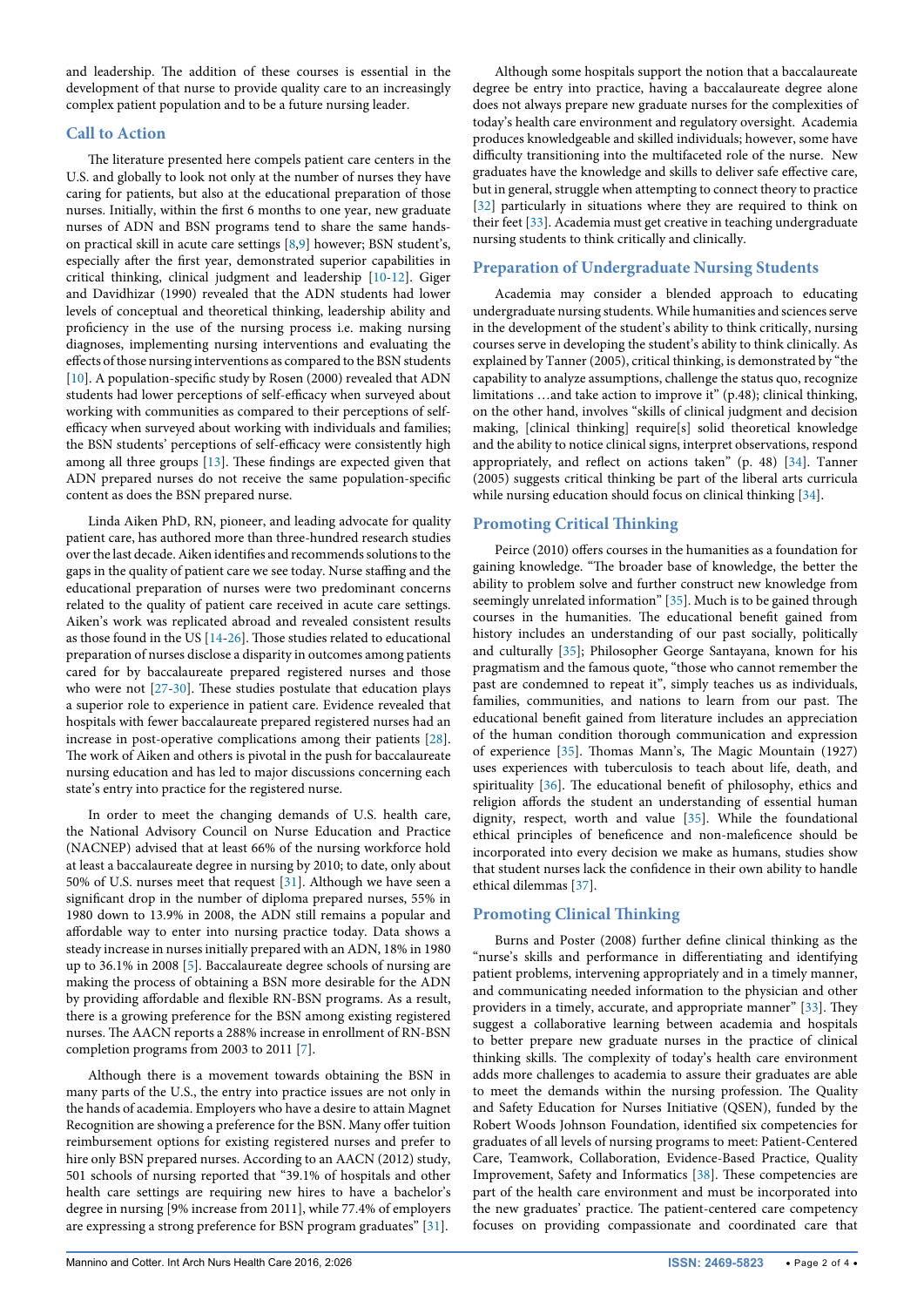encompasses respect for patient's preferences, values and needs. Team work and collaboration is based on promoting an environment that fosters open communication, mutual respect, and shared decision making between the health care team to achieve quality patient care. The competency of evidence-based practice integrates best current evidence with clinical expertise for delivering of optimal care. Quality improvement is a process that uses data to measure outcomes and based on the results improvement methods are implemented to improve safety and quality outcomes. The Safety competency focuses on minimizing risk of harm to patients through system processes and individual performances. Lastly the use of informatics demonstrates how the health care team communicates, manages knowledge and supports decision making. Nursing faculty need to impress upon the nursing students of today the nurse's role in maintaining safety and quality as a standard of practice. Innovative models of nursing education must emerge so that new graduates are equipped with the knowledge, the skill, and the attitude related to deliver safe patient care and assure positive patient outcomes.

Nursing students need to understand the safety initiatives and practices that exist within the health care organization. Awareness of the organization's mission and the challenges that exist in providing quality care and positive patient outcomes is a start. Also, by providing the student with a more engaging clinical learning experience allows the students to see firsthand these practice initiatives that promote and environment of safety and quality care to the patient. Allowing the students to be part of the unit's daily routines may help instill the value of the QSEN competencies. Faculty need to continue to integrate QSEN competencies both in the classroom and clinical setting. Encouraging collaboration between the students and the health care team can show students firsthand how effective communication can lead to better patient outcomes. Activities on the unit that demonstrate this team approach may include, the a.m. huddle, interdisciplinary rounds, shift to shift report, skincare rounds and process improvement activities. Involving students in activities on the unit promotes active learning and student engagement. Promotion of meaningful student involvement in clinical experiences facilitates the connection between theory and practice for students [[39](#page-4-8)]. Engagement in the clinical setting creates confidence; students often felt more engaged when the nurses in the clinical setting offered support and encouragement [\[39](#page-4-8)[-42\]](#page-4-9). Having students participate in unit activities is not only beneficial to student learning, but it is beneficial in promoting collaboration among the faculty and clinical nurse. Academia and service areas must use innovative practices such as these to work together in providing placement and preparing students for the transition into professional nursing practice.

### **Conclusion**

Nurses not only need to have practical skill, but they need to possess the appropriate knowledge, skills, and attitude to move the profession into the 21<sup>st</sup> century. Nursing practice is a shared responsibility. Academia and service alike, play a vital role in the future of nursing in the U.S. and globally. Together they are responsible to provide aspiring nurses with the tools necessary to not only meet today's, but tomorrow's complexities of health care and to demand the knowledge, skills and attitudes that are consistent with professional practice. It is hopeful that academia and service will work together to collectively move the profession of nursing forward.

#### **References**

- <span id="page-3-2"></span>1. [American Nurses Association \(ANA\) \(2013\). Nursing education.](http://nursingworld.org/HomepageCategory/NursingInsider/Archive-1/2012-NI/Sept-2012-NI/2013-NursingQualityConference.html)
- <span id="page-3-6"></span>2. [National Advisory Council on Nurse Education and Practice \(NACNEP\)](http://www.hrsa.gov/advisorycommittees/bhpradvisory/nacnep/Reports/eighthreport.pdf)  [\(2010\) Eighth annual report to the secretary of the U.S department of health](http://www.hrsa.gov/advisorycommittees/bhpradvisory/nacnep/Reports/eighthreport.pdf)  [and human services and the U.S congress addressing new challenges facing](http://www.hrsa.gov/advisorycommittees/bhpradvisory/nacnep/Reports/eighthreport.pdf)  [nursing education: solutions for a transforming healthcare environment.](http://www.hrsa.gov/advisorycommittees/bhpradvisory/nacnep/Reports/eighthreport.pdf)  [Washington, DC: U.S. Department of Health and Human Services, Division](http://www.hrsa.gov/advisorycommittees/bhpradvisory/nacnep/Reports/eighthreport.pdf)  [of Nursing.](http://www.hrsa.gov/advisorycommittees/bhpradvisory/nacnep/Reports/eighthreport.pdf)
- <span id="page-3-0"></span>3. [Institute of Medicine \(IOM\) \(2011\) Future of Nursing: Leading Change,](http://www.nap.edu/read/12956/chapter/1)  [Advancing Health. Washington DC: The National Academies Press.](http://www.nap.edu/read/12956/chapter/1)
- <span id="page-3-1"></span>4. [Bureau of Labor Statistics \(2013\) U.S. Department of Labor, Occupational](http://www.bls.gov/ooh/)  [Outlook Handbook, 2012-13 Edition, Registered Nurses.](http://www.bls.gov/ooh/)
- <span id="page-3-3"></span>5. [Health Resources and Services Administration \(2010\) The registered nurse](http://bhpr.hrsa.gov/healthworkforce/rnsurveys/rnsurveyfinal.pdf)  [population: Findings from the 2008 National Sample Survey of Registered](http://bhpr.hrsa.gov/healthworkforce/rnsurveys/rnsurveyfinal.pdf)  [Nurses. Washington, DC: U.S. Department of Health and Human Services.](http://bhpr.hrsa.gov/healthworkforce/rnsurveys/rnsurveyfinal.pdf)
- <span id="page-3-4"></span>6. [American Association Colleges of Nursing \(AANC\) \(2011\). Nursing Fact](http://www.aacn.nche.edu/media-relations/fact-sheets/nursing-shortage)  [Sheet](http://www.aacn.nche.edu/media-relations/fact-sheets/nursing-shortage).
- <span id="page-3-5"></span>7. [American Association of Colleges of Nursing \(AANC\) \(2012\). Research and](http://www.aacn.nche.edu/research-data/about-data-center)  [Data Center.](http://www.aacn.nche.edu/research-data/about-data-center)
- <span id="page-3-7"></span>8. [Davis-Martin S, Skalak C \(1992\) Differences in patient rating of care provided](http://www.ncbi.nlm.nih.gov/pubmed/1408952)  [by BSN and ADN students. Nurs Forum 27: 23-28.](http://www.ncbi.nlm.nih.gov/pubmed/1408952)
- <span id="page-3-8"></span>9. [Smith JE \(2002\) Analysis of differences in entry-level RN practice by](http://www.ncbi.nlm.nih.gov/pubmed/12437054)  [educational preparation. J Nurs Educ 41: 491-494.](http://www.ncbi.nlm.nih.gov/pubmed/12437054)
- <span id="page-3-9"></span>10. [Giger JN, Davidhizar RE \(1990\) Conceptual and theoretical approaches to](http://www.ncbi.nlm.nih.gov/pubmed/2229698)  [patient care: associate versus baccalaureate degree prepared nurses. J Adv](http://www.ncbi.nlm.nih.gov/pubmed/2229698)  [Nurs 15: 1009-1015.](http://www.ncbi.nlm.nih.gov/pubmed/2229698)
- 11. [Pardue SF \(1987\) Decision-making skills and critical thinking ability among](http://www.ncbi.nlm.nih.gov/pubmed/2830374)  [associate degree, diploma, baccalaureate, and master's-prepared nurses.](http://www.ncbi.nlm.nih.gov/pubmed/2830374)  [Journal of Nursing Education 26: 354-361.](http://www.ncbi.nlm.nih.gov/pubmed/2830374)
- <span id="page-3-10"></span>12. [Shin K, Jung DY, Shin S, Kim MS \(2006\) Critical thinking dispositions and](http://www.ncbi.nlm.nih.gov/pubmed/16780012)  [skills of senior nursing students in associate, baccalaureate, and RN-to-BSN](http://www.ncbi.nlm.nih.gov/pubmed/16780012)  [programs. J Nurs Educ 45: 233-237.](http://www.ncbi.nlm.nih.gov/pubmed/16780012)
- <span id="page-3-11"></span>13. [Rosen LM \(2000\) Associate and baccalaureate degree final semester](http://www.ncbi.nlm.nih.gov/pubmed/10943770)  [students' perceptions of self-efficacy concerning community health nursing](http://www.ncbi.nlm.nih.gov/pubmed/10943770)  [competencies. Public Health Nursing, 17: 231-238.](http://www.ncbi.nlm.nih.gov/pubmed/10943770)
- <span id="page-3-12"></span>14. [Aiken LH, Clarke SP, Sloane DM, Sochalski JA \(2001\) An international](http://ppn.sagepub.com/content/2/4/255.abstract)  [perspective on hospital nurses' work environments: The case for reform.](http://ppn.sagepub.com/content/2/4/255.abstract)  [Policy, Politics & Nursing Practice 2: 255.](http://ppn.sagepub.com/content/2/4/255.abstract)
- 15. [Aiken LH, Clarke SP, Sloane DM, Sochalski JA, Busse R, et al. \(2001\) Nurses'](http://www.ncbi.nlm.nih.gov/pubmed/11585181)  [reports on hospital care in five countries. Health Aff \(Millwood\) 20: 43-53.](http://www.ncbi.nlm.nih.gov/pubmed/11585181)
- 16. [Aiken LH, Clarke SP, Sloane DM; International Hospital Outcomes Research](http://www.ncbi.nlm.nih.gov/pubmed/11871630)  [Consortium \(2002\) Hospital staffing, organization, and quality of care: cross](http://www.ncbi.nlm.nih.gov/pubmed/11871630)[national findings. Int J Qual Health Care 14: 5-13.](http://www.ncbi.nlm.nih.gov/pubmed/11871630)
- 17. [Kanai-Pak M, Aiken LH, Sloane DM, Poghosyan L \(2008\) Poor work](http://www.ncbi.nlm.nih.gov/pubmed/19146591)  [environments and nurse inexperience are associated with burnout, job](http://www.ncbi.nlm.nih.gov/pubmed/19146591)  [dissatisfaction and quality deficits in Japanese hospitals. J Clin Nurs 17:](http://www.ncbi.nlm.nih.gov/pubmed/19146591)  [3324-3329.](http://www.ncbi.nlm.nih.gov/pubmed/19146591)
- 18. [Li B, Bruyneel L, Sermeus W, Van den Heede K, Matawie K, et al. \(2013\)](http://www.ncbi.nlm.nih.gov/pubmed/22831971)  [Group-level impact of work environment dimensions on burnout experiences](http://www.ncbi.nlm.nih.gov/pubmed/22831971)  [among nurses: a multivariate multilevel probit model. International Journal of](http://www.ncbi.nlm.nih.gov/pubmed/22831971)  [Nursing Studies 50: 281-291.](http://www.ncbi.nlm.nih.gov/pubmed/22831971)
- 19. [Liu K, You LM, Chen SX, Hao YT, Zhu XW, et al. \(2012\) The relationship](http://www.ncbi.nlm.nih.gov/pubmed/22380003)  [between hospital work environment and nurse outcomes in Guangdong,](http://www.ncbi.nlm.nih.gov/pubmed/22380003)  [China: a nurse questionnaire survey. J Clin Nurs 21: 1476-1485.](http://www.ncbi.nlm.nih.gov/pubmed/22380003)
- 20. [Nantsupawat A, Srisuphan W, Kunaviktikul W, Wichaikhum OA, Aungsuroch](http://www.ncbi.nlm.nih.gov/pubmed/22018093)  [Y, et al. \(2011\) Impact of nurse work environment and staffing on hospital](http://www.ncbi.nlm.nih.gov/pubmed/22018093)  [nurse and quality of care in Thailand. J Nurs Scholarsh 43: 426-432.](http://www.ncbi.nlm.nih.gov/pubmed/22018093)
- 21. [Neff DF, Cimiotti JP, Heusinger AS, Aiken LH \(2011\) Nurse reports from the](http://www.ncbi.nlm.nih.gov/pubmed/21306390)  [frontlines: analysis of a statewide nurse survey. Nurs Forum 46: 4-10.](http://www.ncbi.nlm.nih.gov/pubmed/21306390)
- 22. [Poghosyan L, Clarke SP, Finlayson M, Aiken LH \(2010\) Nurse burnout and](http://www.ncbi.nlm.nih.gov/pubmed/20645421)  [quality of care: cross-national investigation in six countries. Res Nurs Health](http://www.ncbi.nlm.nih.gov/pubmed/20645421)  [33: 288-298.](http://www.ncbi.nlm.nih.gov/pubmed/20645421)
- 23. [Sochalski J, Aiken LH \(1999\) Accounting for variation in hospital outcomes: a](http://www.ncbi.nlm.nih.gov/pubmed/10388223)  [cross-national study. Health Aff \(Millwood\) 18: 256-259.](http://www.ncbi.nlm.nih.gov/pubmed/10388223)
- 24. [Van den Heede K, Sermeus W, Diya L, Clarke SP, Lesaffre E, Vleugels A,](http://www.ncbi.nlm.nih.gov/pubmed/18656875)  [et al. \(2009\). Nurse staffing and patient outcomes in belgian acute hospitals:](http://www.ncbi.nlm.nih.gov/pubmed/18656875)  [Cross-sectional analysis of administrative data. International Journal of](http://www.ncbi.nlm.nih.gov/pubmed/18656875)  [Nursing Studies 46: 928-939.](http://www.ncbi.nlm.nih.gov/pubmed/18656875)
- 25. [Van den Heede K, Clarke SP, Sermeus W, Vleugels A, Aiken LH \(2007\)](http://www.ncbi.nlm.nih.gov/pubmed/18021127)  [International experts' perspectives on the state of the nurse staffing and](http://www.ncbi.nlm.nih.gov/pubmed/18021127)  [patient outcomes literature. J Nurs Scholarsh 39: 290-297.](http://www.ncbi.nlm.nih.gov/pubmed/18021127)
- <span id="page-3-13"></span>26. [You LM, Aiken LH, Sloane DM, Liu K, He GP, et al. \(2013\) Hospital nursing,](http://www.ncbi.nlm.nih.gov/pubmed/22658468)  [care quality, and patient satisfaction: Cross-sectional surveys of nurses and](http://www.ncbi.nlm.nih.gov/pubmed/22658468)  [patients in hospitals in china and europe. International Journal of Nursing](http://www.ncbi.nlm.nih.gov/pubmed/22658468)  [Studies 50: 154-161.](http://www.ncbi.nlm.nih.gov/pubmed/22658468)
- <span id="page-3-14"></span>27. [Aiken LH, Cimiotti JP, Sloane DM, Smith HL, Flynn L, et al. \(2011\) Effects](http://www.ncbi.nlm.nih.gov/pubmed/21945978)  [of nurse staffing and nurse education on patient deaths in hospitals with](http://www.ncbi.nlm.nih.gov/pubmed/21945978)  [different nurse work environments. Med Care 49: 1047-1053.](http://www.ncbi.nlm.nih.gov/pubmed/21945978)
- <span id="page-3-16"></span>28. [Aiken LH, Clarke SP, Cheung RB, Sloane DM, Silber JH \(2003\) Educational](http://www.ncbi.nlm.nih.gov/pubmed/14506121)  [levels of hospital nurses and surgical patient mortality. JAMA 290: 1617-1623.](http://www.ncbi.nlm.nih.gov/pubmed/14506121)
- 29. [Aiken LH, Clarke SP, Silber JH, Sloane D \(2003\) Hospital nurse staffing,](http://www.ncbi.nlm.nih.gov/pubmed/14621688)  [education, and patient mortality. LDI Issue Brief 9: 1-4.](http://www.ncbi.nlm.nih.gov/pubmed/14621688)
- <span id="page-3-15"></span>30. [Aiken LH, Cimiotti JP, Sloane DM, Smith HL, Flynn L, et al. \(2012\) Effects of](http://www.ncbi.nlm.nih.gov/pubmed/21945978)  [nurse staffing and nurse education on patient deaths in hospitals with different](http://www.ncbi.nlm.nih.gov/pubmed/21945978)  [nurse work environments. Journal of Nursing Administration 42: S10-S16.](http://www.ncbi.nlm.nih.gov/pubmed/21945978)